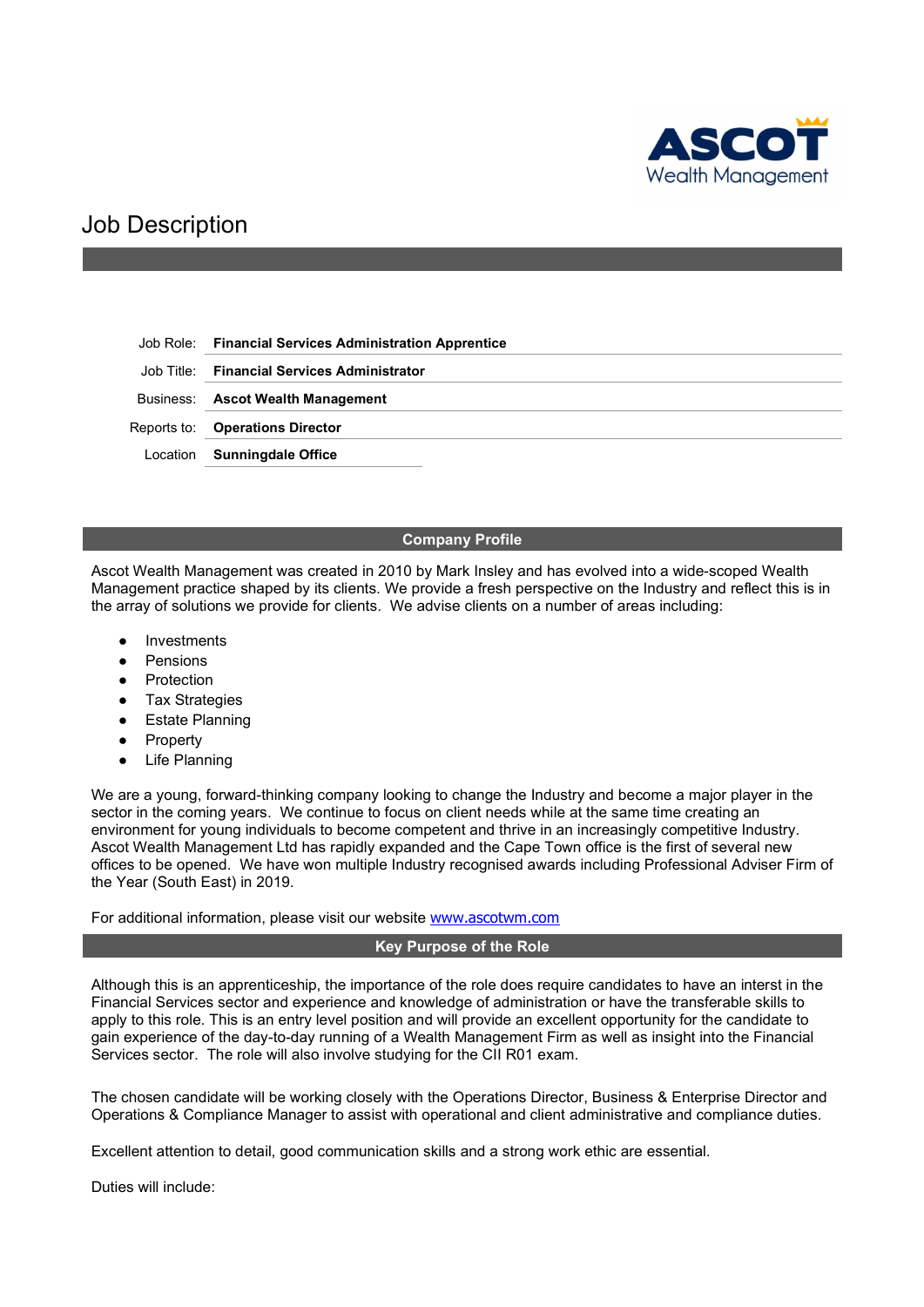- Administrative support to senior staff
- Task management and accurate recording of time (using time tracking software)
- Regulatory and compliance tasks
- Competency and training tasks
- Product and procedure related tasks
- Ad hoc research duties and collation of information
- Minute taking and follow up on associated actions
- Maintenance and recording of CPD logs for staff members
- Communicating with selected clients, providers, third parties and colleagues
- Education/investment webinar download and access /recording
- Preparing documentation, presentations and notes
- Content creation for social media and marketing campaigns as appropriate
- Maintenance of office and compliance filing systems
- Ensuring that all compliance and regulatory standards are met and any breaches reported to the Operations and Compliance Manager
- Working with and adhering to company and FCA policies and procedures including maintaining an understanding of FCA regulations and guidelines

# Job Standards For Role

The successful candidate will need:

- Ability to use back office CRM, time and task management systems
- **Excellent verbal and written communication skills**
- Excellent attention to detail
- Excellent report writing and analytical skills
- Excellent organisation and task prioritisation
- Ability to ensure deadlines are met
- Confident telephone manner
- Able to take direction and complete tasks independently
- Excellent computer skills; experience with email, Word and Excel
- Adaptable and proactive outlook

## Mandatory Job Standards of the Job Holder

- 1. Safety. To ensure the health and welfare of the job holder (and his/her team if applicable) in accordance with AWM's Health & Safety policy.
- 2. Data Protection. To access, use or disclose customer information only when needed for the job in accordance with AWM's Data Protection Policy. Any other access may only be made on receipt of additional approval from an authorised person in AWM. To ensure that the job holder (and his/her team if applicable) is made aware of the need to safeguard sensitive customer information, so that customers perceive AWM to be a trustworthy organisation.
- 3. Regulation and Competition. The job holder will understand the regulatory, fair trading and competition rules and have an awareness of the FCA Handbook relating to their work sufficiently to be able to comply with them, relying on their own knowledge or on their ability to recognize when they will need specialist support.
- 4. Non solicitation of clients. The post holder shall not solicit the business of either investors or business owners affiliated with AWM or any associated company within a minimum of two years from their own termination of employment with the firm.
- 5. Non solicitation of other employees: The post holder shall not solicit the recruitment of staff from AWM or any associated company within a minimum of two years from their own termination of employment with the firm.